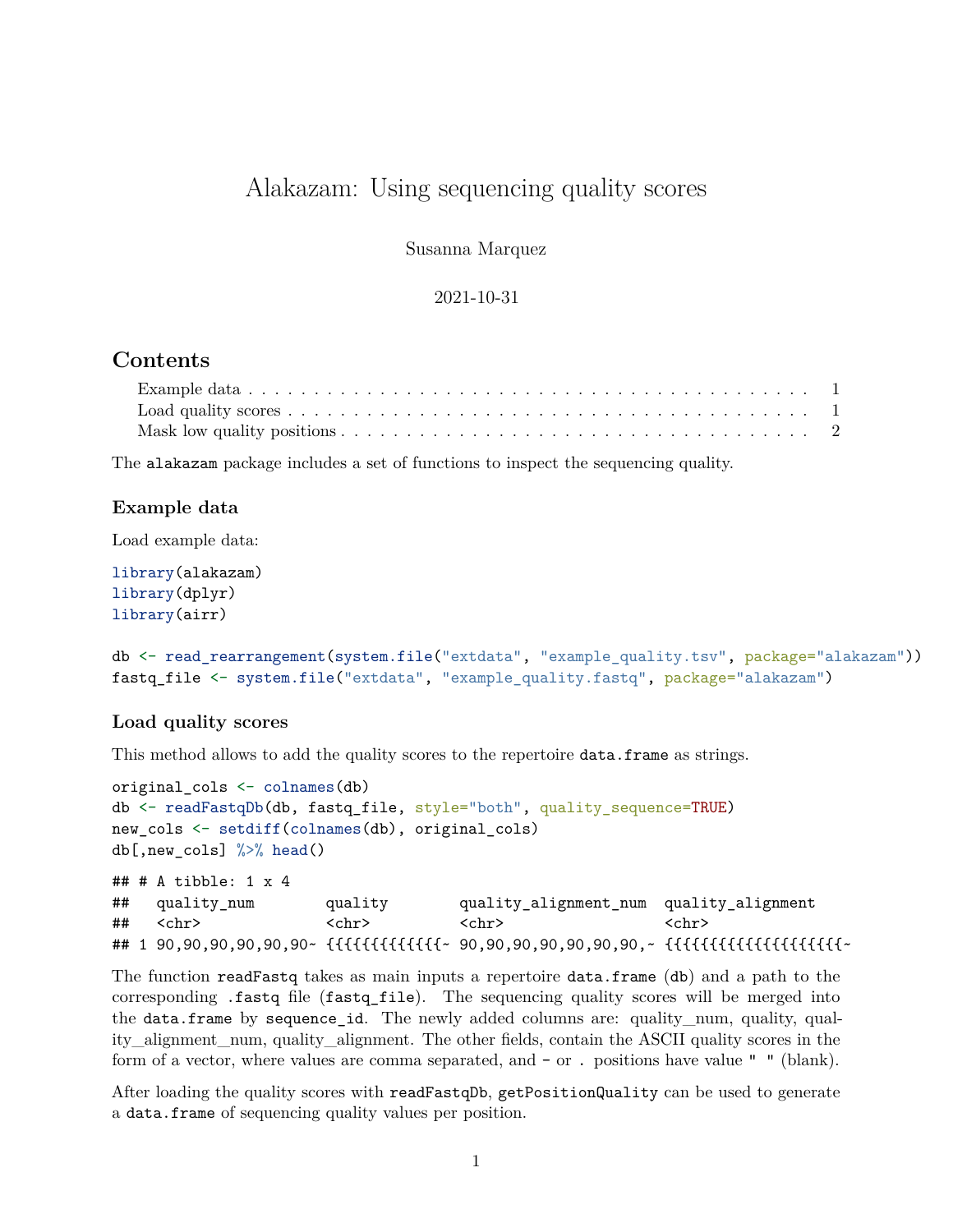```
quality <- getPositionQuality(db, sequence_id="sequence_id",
                         sequence="sequence_alignment",
                         quality_num="quality_alignment_num")
## Warning in FUN(X[[i]], ...): NAs introduced by coercion
head(quality)
## position quality_alignment_num sequence_id nt
## 1 1 90 CGCTTTTCGGATTGGAA C
## 2 2 90 CGCTTTTCGGATTGGAA A
## 3 3 90 CGCTTTTCGGATTGGAA G
## 4 4 90 CGCTTTTCGGATTGGAA C
## 5 5 90 CGCTTTTCGGATTGGAA T
## 6 6 90 CGCTTTTCGGATTGGAA G
min_pos <- min(quality$position)
max_pos <- max(quality$position)
ggplot(quality, aes(x=position,y=quality_alignment_num,
                color=nt)) +
 geom point() +coord cartesian(xlim=c(110,120)) +
 xlab("IMGT position") +
 ylab("Sequencing quality") +
 scale_fill\_gradient(low = "light blue", high = "dark red") +scale_x_continuous(breaks=c(min_pos:max_pos)) +
 alakazam::baseTheme()
```
## Warning: Removed 27 rows containing missing values (geom\_point).



Figure 1: Sequence quality per IMGT position for one sequence.

You can add use the quality data.frame to complement analysis performed with other tools from the Immcantation framework. For example, you could inspect the sequencing quality of novel polymorphisms identified with tigger, or the sequencing quality in mutated/unmutated regions.

### <span id="page-1-0"></span>**Mask low quality positions**

Use maskPositionsByQuality to mask low quality positions. Positions with a sequencing quality < min\_quality will be replaced with an 'N'. A message will show the number of sequences in db